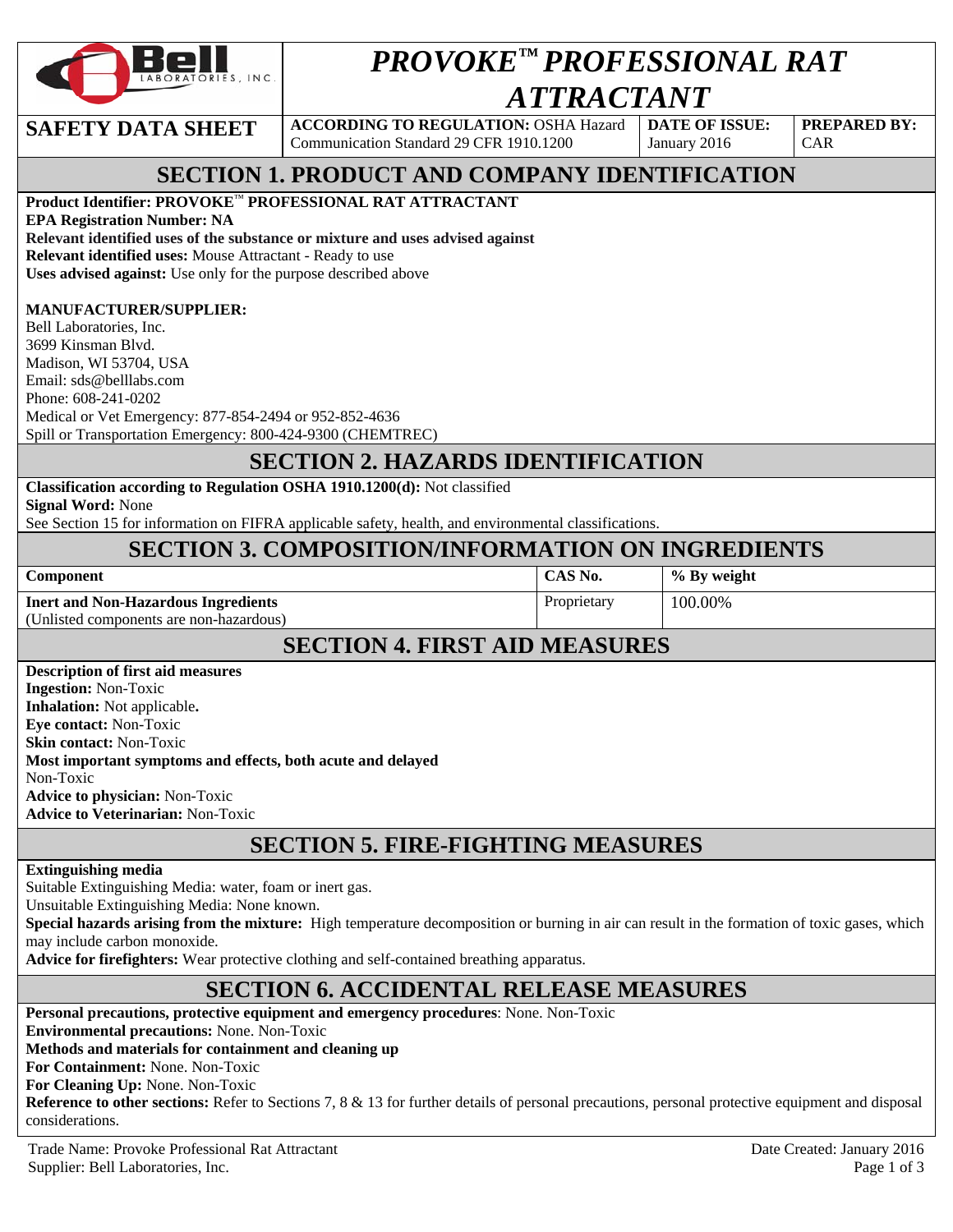# **SECTION 7. HANDLING AND STORAGE**

**Precautions for safe handling**: Keep out of reach of children. Do not use near heat sources, open flame, or hot surfaces. Non-Toxic **Conditions for safe storage, including any incompatibilities:** None. Non-Toxic

## **SECTION 8. EXPOSURE CONTROLS/PERSONAL PROTECTION**

| <b>Established Limits</b> |                 |                 |                     |  |  |  |
|---------------------------|-----------------|-----------------|---------------------|--|--|--|
| Component                 | OSHA            | <b>ACGIH</b>    | <b>Other Limits</b> |  |  |  |
| None                      | Not Established | Not Established | Not Established     |  |  |  |

**Appropriate Engineering Controls:** None. Non-Toxic **Occupational exposure limits:** None. Non-Toxic **Personal Protective Equipment: Respiratory protection:** Not required **Eye protection:** Not required **Skin protection:** None. Non-Toxic **Hygiene recommendations:** None. Non-Toxic

## **SECTION 9. PHYSICAL AND CHEMICAL PROPERTIES**

**Information on basic physical and chemical properties Appearance/Color:** B **Odor:** Pleasant **Odor Threshold:** Not also associated with a hazardous material. Not associated with a hazardous material. Not **pH:** Not applicable, is not dispersible with water. **Melting point:** Not applicable that  $\mathbb{N}$ **Boiling point:** No **Evaporation rate:** Note all the solution of the solution of  $\mathbb{N}$ **Flammability:** Note **Upper/lower flammability or explosive limits:** Not allow not contain contain contain contain contain as  $\frac{1}{2}$ **Vapor Pressure: Vapor Density:**   $N$ **Relative Density:** Note that the Note of the Note of Note of the Note of Note of the Note of Note of the Note of Note of the Note of the Note of the Note of the Note of the Note of the Note of the Note of the Note of the **Solubility (water):** No **Solubility (solvents):** No **Partition coefficient: n-octanol/water:** No **Auto-ignition temperature:** Note **Decomposition temperature:** No **Viscosity:** Note a liquid. The liquid of a liquid of a liquid  $\mathbf{N}$  and  $\mathbf{N}$  and  $\mathbf{N}$  and  $\mathbf{N}$  and  $\mathbf{N}$  and  $\mathbf{N}$  and  $\mathbf{N}$  and  $\mathbf{N}$  and  $\mathbf{N}$  and  $\mathbf{N}$  and  $\mathbf{N}$  and  $\mathbf{N}$  and  $\math$ 

| mormanon on basic physical and chemical properties   |                                                                                   |
|------------------------------------------------------|-----------------------------------------------------------------------------------|
| Appearance/Color:                                    | Blue-green gel                                                                    |
| Odor:                                                | <b>Pleasant</b>                                                                   |
| <b>Odor Threshold:</b>                               | Not applicable, odor not associated with a hazardous material.                    |
| pH:                                                  | Not applicable, is not dispersible with water.                                    |
| <b>Melting point:</b>                                | Not applicable                                                                    |
| <b>Boiling point:</b>                                | Not applicable                                                                    |
| Flash point:                                         | Not applicable, does not contain components classified as flammable.              |
| <b>Evaporation rate:</b>                             | Not applicable, is a solid.                                                       |
| <b>Flammability:</b>                                 | Not applicable, is a solid.                                                       |
| <b>Upper/lower flammability or explosive limits:</b> | Not applicable, does not contain components classified as flammable or explosive. |
| <b>Vapor Pressure:</b>                               | Not applicable                                                                    |
| <b>Vapor Density:</b>                                | Not applicable, is a solid                                                        |
| <b>Relative Density:</b>                             | Not determined                                                                    |
| <b>Solubility (water):</b>                           | Not determined                                                                    |
| <b>Solubility (solvents):</b>                        | Not applicable                                                                    |
| <b>Partition coefficient: n-octanol/water:</b>       | Not applicable                                                                    |
| <b>Auto-ignition temperature:</b>                    | Not applicable, does not contain components classified as flammable.              |
| <b>Decomposition temperature:</b>                    | Not applicable                                                                    |
| <b>Viscositv:</b>                                    | Not applicable, is not a liquid.                                                  |

# **SECTION 10. STABILITY AND REACTIVITY**

**Reactivity:** Not Applicable **Chemical stability:** Not Applicable **Possibility of hazardous reactions:** Refer to Hazardous decomposition products **Conditions to avoid:** Avoid extreme temperatures (below 0°C or above 40°C). **Incompatible materials**: Not Applicable **Hazardous decomposition products:** Not Applicable

# **SECTION 11. TOXICOLOGICAL INFORMATION**

**Information on toxicological effects Acute Toxicity LD50, oral (ingestion):** Not Toxic **LD50, dermal (skin contact):** Not Toxic **LC50, inhalation:** Not Toxic **Skin corrosion/irritation:** Not Toxic **Serious eye damage/Irritation:** Not Toxic.

Trade Name: Provoke Professional Rat Attractant **Date Created: January 2016** Date Created: January 2016 Supplier: Bell Laboratories, Inc. Page 2 of 3